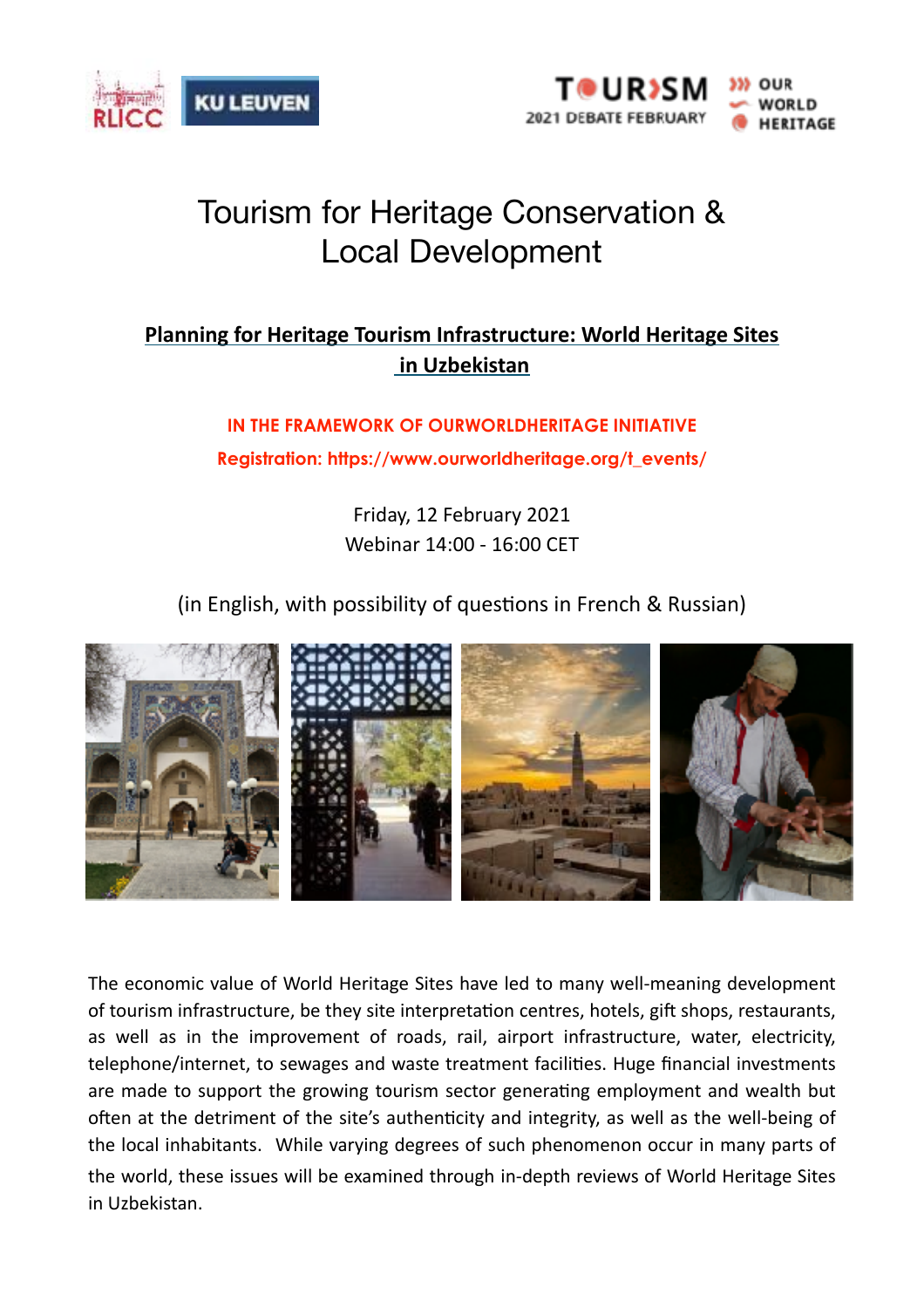Site-specific case presentations of WH Sites in Uzbekistan will demonstrate how corrective and preventive measures for heritage conservation and enhancement, when synchronised with tourism infrastructure development, now being advanced in Uzbekistan through integrated planning processes, can include infrastructure and services for the benefit of the local inhabitants. Starting from the elaboration of a negotiated shared vision between the Government, local authorities, tourism sector investors and the local communities, this webinar will focus on methodologies and technical procedures to develop an integrated urban plan being given impetus by the tourism sector. Vital in this process is a localised understanding of the economic and social values of heritage within the framework of the universal values of the Sustainable Development Goals (SDGs)-particularly relevant in defining a new development paradigm to address the multifarious impact of climate change and risks of future pandemics.

## **PROGRAMME**

Keynote Speech by:

- Christian Ost, President of RLICC/KU Leuven on "Synchronising the Values of Heritage"

Presentations by:

- Abdullayev Zafar, Vice-Director, Tourism Development Department of Samarkand on *"Tourism Strategy for World Heritage Samarkand driving Local Development"*

- Minja Yang, Overview on World Heritage Committee Recommendations on Tourism *Infrastructure in World Heritage Sites in Uzbekistan*
- Cristina Iamandi, Conservation Architect & Planner on *"Planning for World Heritage Cities in Uzbekistan: Reconciling Conservation, Tourism, and Sustainable Development in Itchan Kala, Bukhara, and Shakhrisyabz*

- Eric Huybrechts, Urban Planner, IAURIF on "Samarkand: Planning for Multiple Values"

Debate: (Q & A) (35 minutes)

Conclusion